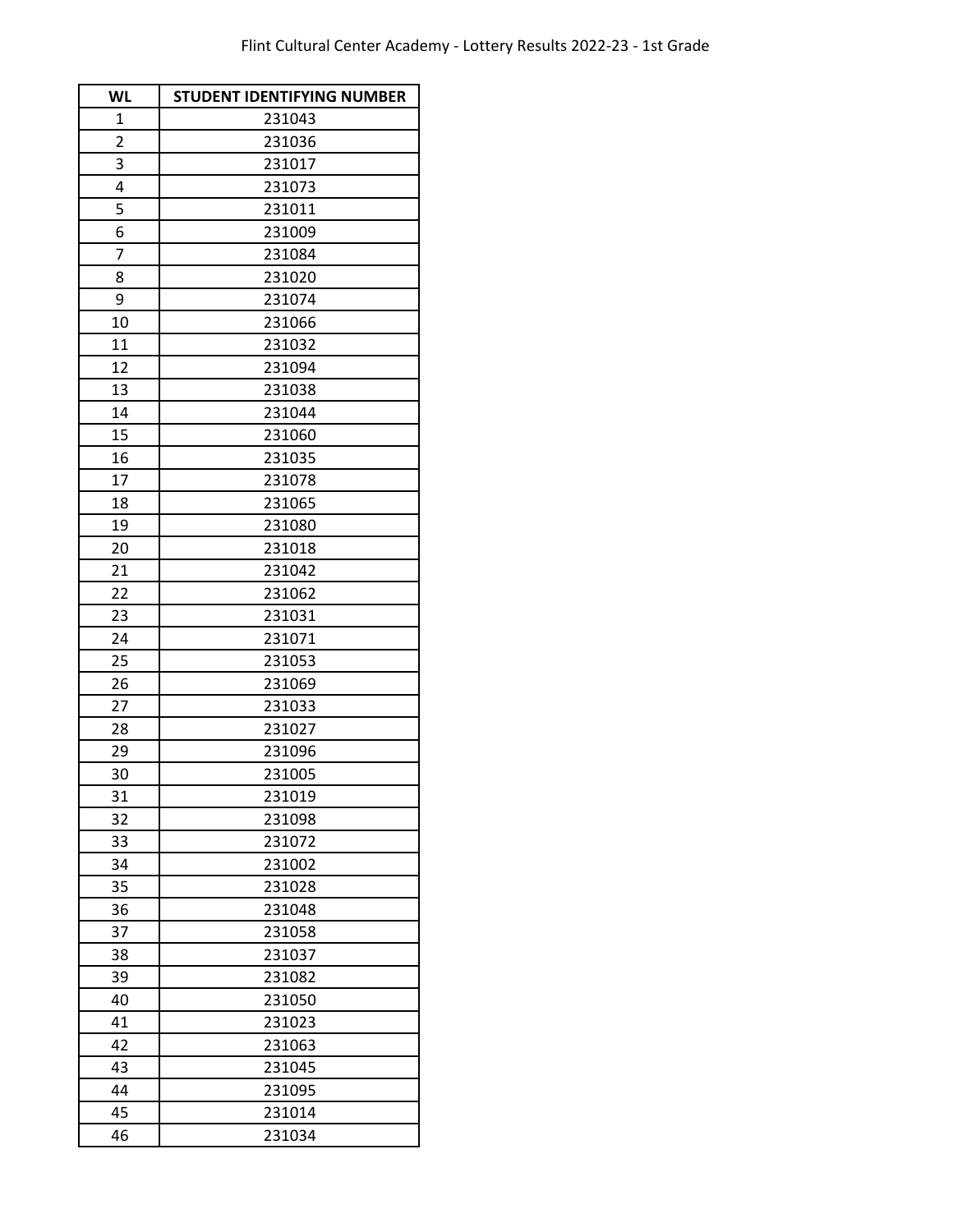| 47 | 231091 |
|----|--------|
| 48 | 231010 |
| 49 | 231097 |
| 50 | 231057 |
| 51 | 231064 |
| 52 | 231051 |
| 53 | 231006 |
| 54 | 231049 |
| 55 | 231046 |
| 56 | 231075 |
| 57 | 231089 |
| 58 | 231055 |
| 59 | 231093 |
| 60 | 231083 |
| 61 | 231081 |
| 62 | 231099 |
| 63 | 231067 |
| 64 | 231070 |
| 65 | 231013 |
| 66 | 231007 |
| 67 | 231088 |
| 68 | 231092 |
| 69 | 231047 |
| 70 | 231041 |
| 71 | 231026 |
| 72 | 231079 |
| 73 | 231012 |
| 74 | 231029 |
| 75 | 231040 |
| 76 | 231059 |
| 77 | 231001 |
| 78 | 231024 |
| 79 | 231039 |
| 80 | 231022 |
| 81 | 231076 |
| 82 | 231003 |
| 83 | 231021 |
| 84 | 231068 |
| 85 | 231090 |
| 86 | 231052 |
| 87 | 231008 |
| 88 | 231025 |
| 89 | 231085 |
| 90 | 231086 |
| 91 | 231087 |
| 92 | 231016 |
| 93 | 231030 |